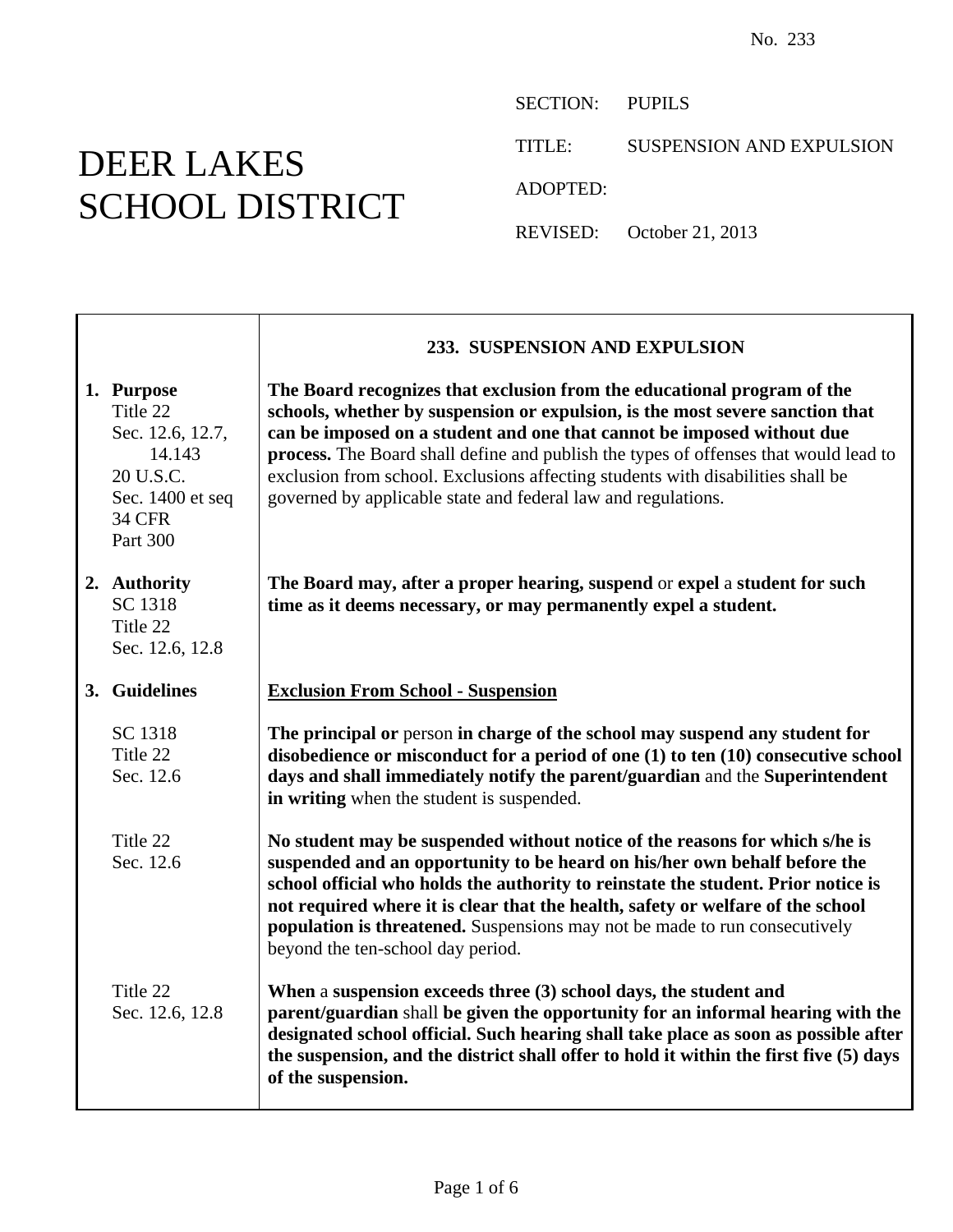|                             | Informal hearings under this provision shall be conducted by the building<br>principal.                                                                                                                                                                                                                                                                                                               |
|-----------------------------|-------------------------------------------------------------------------------------------------------------------------------------------------------------------------------------------------------------------------------------------------------------------------------------------------------------------------------------------------------------------------------------------------------|
|                             | <b>Purpose Of Informal Hearing</b>                                                                                                                                                                                                                                                                                                                                                                    |
| Title 22<br>Sec. 12.8       | The purpose of the informal hearing is to permit the student to explain the<br>circumstances surrounding the event leading to the suspension, to show why the<br>student should not be suspended, and to discuss ways to avoid future offenses.                                                                                                                                                       |
|                             | Due Process Requirements For Informal Hearing                                                                                                                                                                                                                                                                                                                                                         |
| Title 22<br>Sec. 12.8       | 1. The student and parent/guardian shall be given written notice of the reasons for<br>the suspension.                                                                                                                                                                                                                                                                                                |
|                             | 2. The student and parent/guardian shall receive sufficient notice of the time and<br>place of the informal hearing.                                                                                                                                                                                                                                                                                  |
|                             | 3. The student may question any witnesses present at the informal hearing.                                                                                                                                                                                                                                                                                                                            |
|                             | 4. The student may speak and produce witnesses who may speak at the informal<br>hearing.                                                                                                                                                                                                                                                                                                              |
|                             | The school district shall offer to hold the informal hearing within five (5) days of<br>5.<br>the suspension.                                                                                                                                                                                                                                                                                         |
|                             | <b>Exclusion From Class - In-School Suspension</b>                                                                                                                                                                                                                                                                                                                                                    |
| Title 22<br>Sec. 12.7       | No student may receive an in-school suspension without notice of the reasons<br>for which s/he is suspended and an opportunity to be heard prior to the time<br>the suspension becomes effective. The parent/guardian shall be informed of the<br>suspension action taken by the school.                                                                                                              |
| Title 22<br>Sec. 12.7, 12.8 | Should the in-school suspension exceed ten (10) consecutive school days, the<br>student and parent/guardian shall be offered an informal hearing with the<br>building principal. Such hearing shall take place prior to the eleventh day of the<br>in-school suspension. The procedure shall be the same as the procedure for informal<br>hearings held in connection with out-of-school suspensions. |
| Title 22<br>Sec. 12.7       | The district shall provide for the student's education during the period of in-<br>school suspension.                                                                                                                                                                                                                                                                                                 |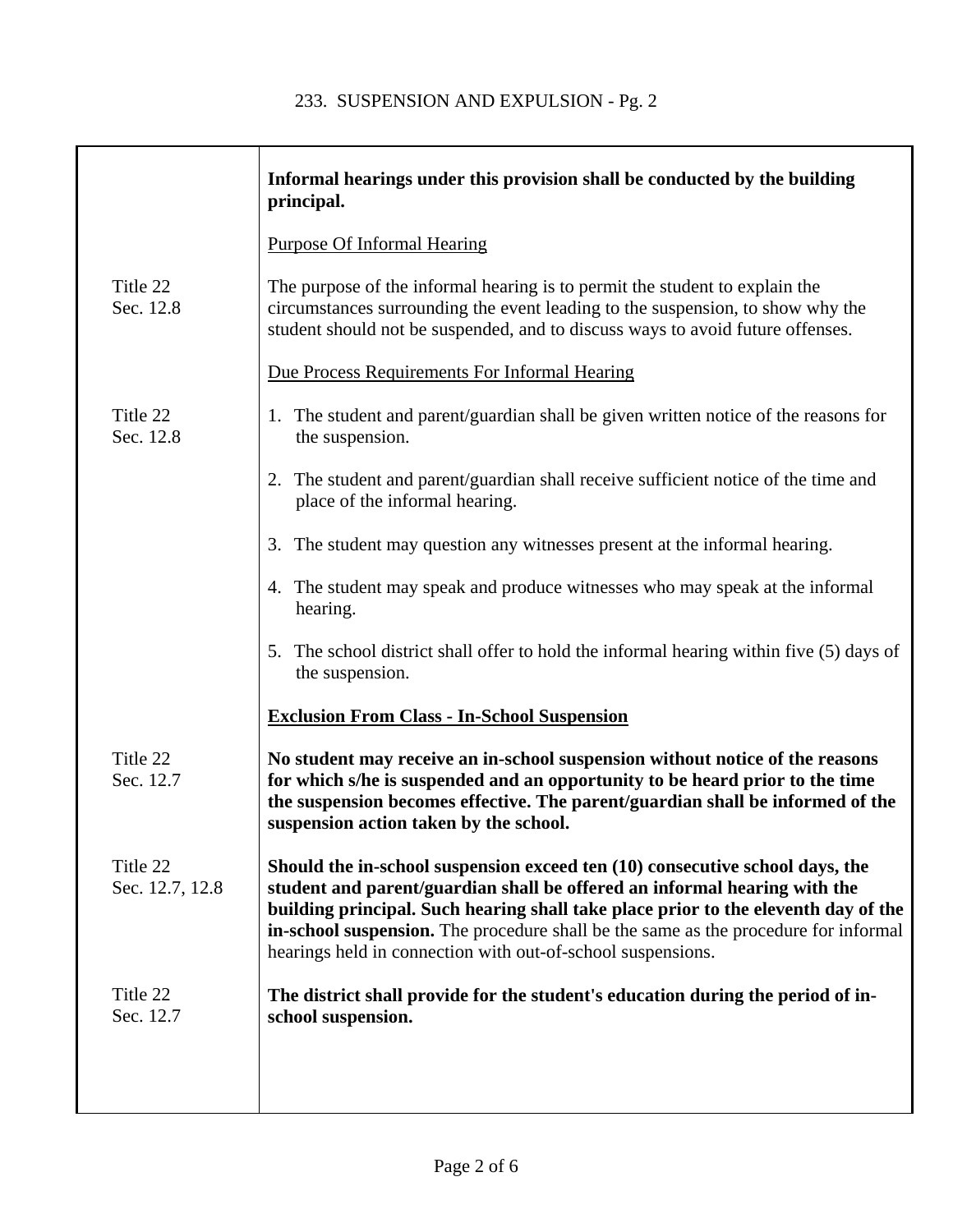|                                                                           | <b>Social Probation</b>                                                                                                                                                                                                                                                                                                                                                                                                              |
|---------------------------------------------------------------------------|--------------------------------------------------------------------------------------------------------------------------------------------------------------------------------------------------------------------------------------------------------------------------------------------------------------------------------------------------------------------------------------------------------------------------------------|
|                                                                           | A student on in-school or out-of-school suspension shall not participate in any<br>extracurricular activity or school-sponsored event.                                                                                                                                                                                                                                                                                               |
|                                                                           | A student shall be eligible to participate in extracurricular activities and school-<br>sponsored events after s/he has attended one (1) full day of school following the<br>assigned suspension.                                                                                                                                                                                                                                    |
|                                                                           | <b>Expulsion</b>                                                                                                                                                                                                                                                                                                                                                                                                                     |
| SC 1318<br>Title 22<br>Sec. 12.6, 12.8                                    | Expulsion is exclusion from school by the Board for a period exceeding ten (10)<br>consecutive school days. The Board may permanently expel from the district<br>rolls any student whose misconduct or disobedience warrants this sanction. No<br>student shall be expelled without an opportunity for a formal hearing before a<br>duly authorized committee of the Board, and upon action taken by the Board<br>after the hearing. |
|                                                                           | <b>Expulsion Hearings</b>                                                                                                                                                                                                                                                                                                                                                                                                            |
| SC 1318<br>Title 22<br>Sec. 12.6, 12.8<br>2 Pa. C.S.A.<br>Sec. 101 et seq | A formal hearing shall be required in all expulsion actions.                                                                                                                                                                                                                                                                                                                                                                         |
| Title 22<br>Sec. 12.8                                                     | The formal hearing shall observe the due process requirements of:                                                                                                                                                                                                                                                                                                                                                                    |
|                                                                           | 1. Notification of the charges in writing by certified mail to the student's<br>parent/guardian.                                                                                                                                                                                                                                                                                                                                     |
|                                                                           | 2. At least three (3) days' <b>notice of the time and place of the hearing,</b> which shall<br>include a copy of this policy, hearing procedures, and notice of the right to<br>representation by legal counsel. A student may request the rescheduling of the<br>hearing when s/he demonstrates good cause for an extension.                                                                                                        |
|                                                                           | 3. The hearing shall be private unless the student or parent/guardian requests<br>a public hearing.                                                                                                                                                                                                                                                                                                                                  |
|                                                                           | 4. Representation by counsel at the parent's/guardian's expense and parent/guardian<br>may attend the hearing.                                                                                                                                                                                                                                                                                                                       |
|                                                                           |                                                                                                                                                                                                                                                                                                                                                                                                                                      |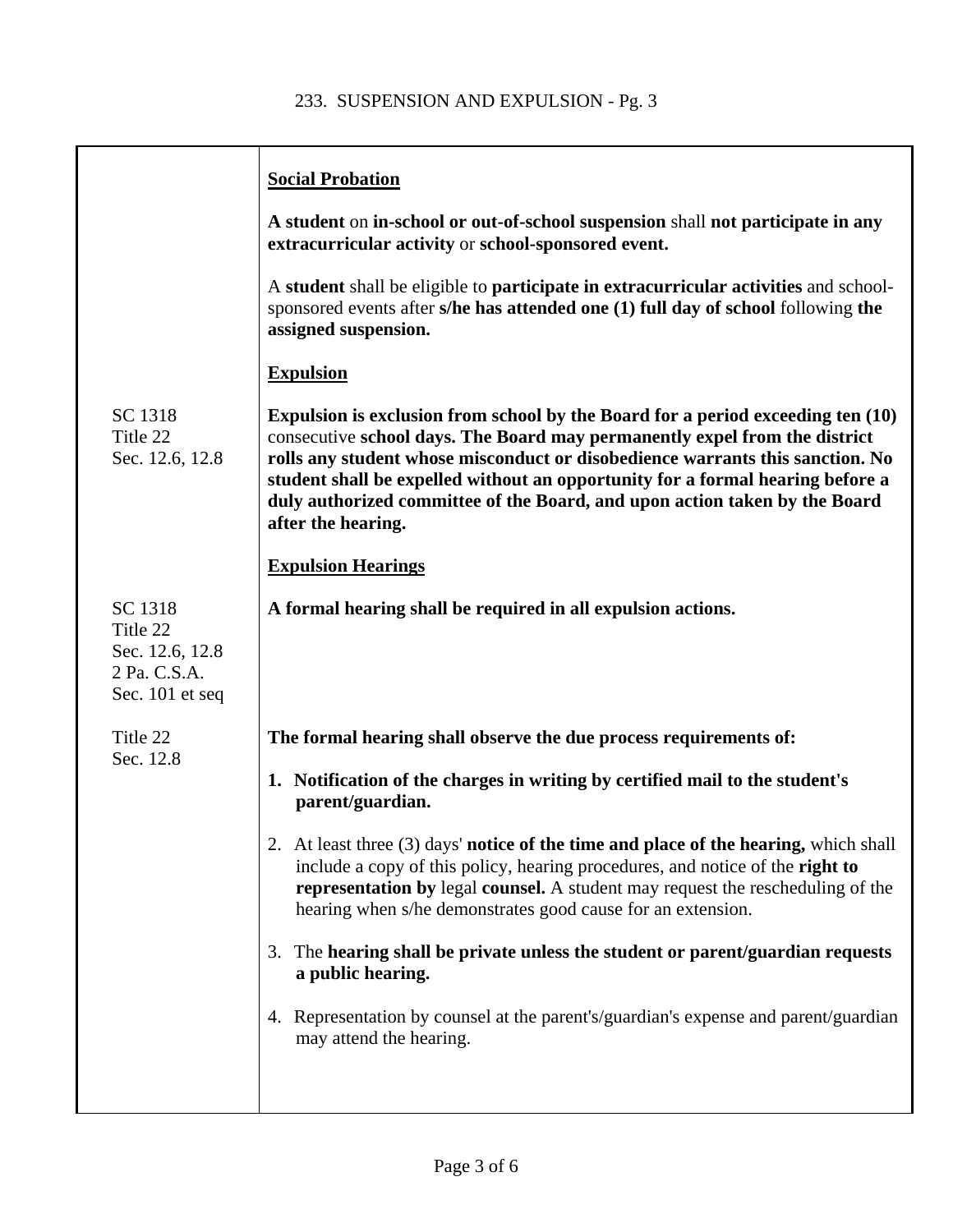|                                   | 5. Disclosure of the names of witnesses against the student and copies of their<br>written statements or affidavits.                                                                                  |
|-----------------------------------|-------------------------------------------------------------------------------------------------------------------------------------------------------------------------------------------------------|
|                                   | 6. The right to request that witnesses against the student appear in person and<br>answer questions or be cross-examined.                                                                             |
|                                   | 7. The right to testify and present witnesses on the student's behalf.                                                                                                                                |
|                                   | 8. A written or audio <b>record</b> shall be kept of the hearing and a <b>copy</b> made available<br>to the student at the student's expense, or at no charge if the student is indigent.             |
|                                   | 9. The hearing shall be held within fifteen (15) school days of the notice of charges,<br>unless a delay is mutually agreed to by both parties or is delayed by:                                      |
|                                   | The need for laboratory reports from law enforcement agencies.<br>a.                                                                                                                                  |
|                                   | Evaluations or other court or administrative proceedings are pending due to<br>$\mathbf{b}$ .<br>a student's invoking his/her rights under the Individuals with Disabilities<br>Education Act (IDEA). |
|                                   | Delay is necessary due to the condition or best interests of the victim in<br>$c_{\cdot}$<br>cases of juvenile or criminal court involving sexual assault or serious bodily<br>injury.                |
|                                   | 10. Notice of a right to appeal the results of the hearing shall be provided to the<br>student with the expulsion decision.                                                                           |
|                                   | <b>Adjudication</b>                                                                                                                                                                                   |
| 2 Pa. C.S.A.<br>Sec. 101          | A written adjudication shall be issued after the Board has acted to expel a<br>student. The adjudication may include additional conditions or sanctions.                                              |
|                                   | Attendance/School Work During Suspension And Prior To Expulsion                                                                                                                                       |
| Title 22<br>Sec. 12.6<br>Pol. 204 | Students serving an out-of-school suspension must make up missed exams and work,<br>and shall be permitted to complete assignments pursuant to established guidelines.                                |
|                                   | Students who are facing an expulsion hearing must be placed in their normal<br>classes if the formal hearing is not held within the ten-school day suspension.                                        |
|                                   |                                                                                                                                                                                                       |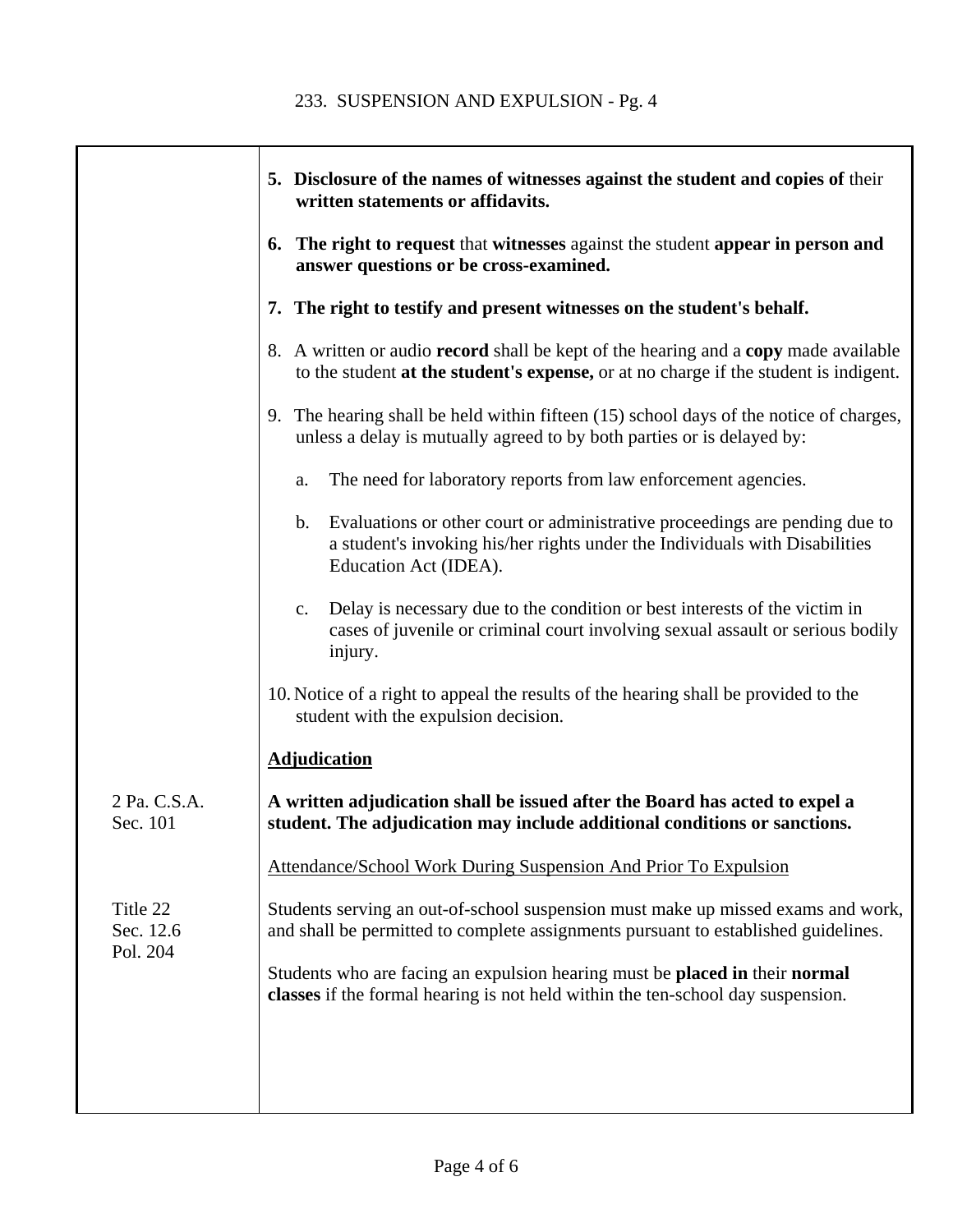|                                           | If it is not possible to hold the formal hearing within the first ten $(10)$ school days,<br>the school district may exclude such a student from class for up to five (5) additional<br>$-$ fifteen (15) total – school days if, after an informal hearing, it is determined that<br>the student's presence in his/her normal class would constitute a threat to the<br>health, safety or welfare of others.                                                                                   |
|-------------------------------------------|------------------------------------------------------------------------------------------------------------------------------------------------------------------------------------------------------------------------------------------------------------------------------------------------------------------------------------------------------------------------------------------------------------------------------------------------------------------------------------------------|
|                                           | Any further exclusion prior to a formal hearing may be only by mutual agreement.<br>Such students shall be given alternative education, which may include home study.                                                                                                                                                                                                                                                                                                                          |
|                                           | <b>Attendance/School Work After Expulsion</b>                                                                                                                                                                                                                                                                                                                                                                                                                                                  |
| Title 22<br>Sec. 12.6                     | Students who are under seventeen (17) years of age are still subject to compulsory<br>school attendance even though expelled and shall be provided an education.                                                                                                                                                                                                                                                                                                                               |
|                                           | The parent/guardian has the initial responsibility of providing the required<br>education and shall, within thirty (30) days, submit written evidence to the school<br>that the required education is being provided or that they are <b>unable</b> to do so. If the<br>parent/guardian is unable to provide for the required education, the school district<br>shall, within ten (10) days of receipt of the parent's/guardian's notification, make<br>provision for the student's education. |
|                                           | The Board may provide an educational program to the student immediately upon<br>expulsion and may waive the 30-day period, at its discretion.                                                                                                                                                                                                                                                                                                                                                  |
|                                           | <b>Students With Disabilities</b>                                                                                                                                                                                                                                                                                                                                                                                                                                                              |
| Pol. 113, 113.1                           | A student with a disability shall be provided educational services as required by<br>state and federal laws and regulations and Board policies.                                                                                                                                                                                                                                                                                                                                                |
| 4. Delegation of<br><b>Responsibility</b> | The Superintendent or designee shall enforce regulations as outlined in this<br>policy and related policies as follows:                                                                                                                                                                                                                                                                                                                                                                        |
| Pol. 218                                  | 1. Publication of a Student Code of Conduct, in accordance with Board policy<br>on student discipline.                                                                                                                                                                                                                                                                                                                                                                                         |
|                                           | 2. Procedures that ensure due process when a student is being deprived of the<br>right to attend school.                                                                                                                                                                                                                                                                                                                                                                                       |
| Pol. 216                                  | 3. Regulations regarding student records which require that records of<br>disciplinary suspension be maintained in accordance with Board policy on<br>student records.                                                                                                                                                                                                                                                                                                                         |
|                                           |                                                                                                                                                                                                                                                                                                                                                                                                                                                                                                |